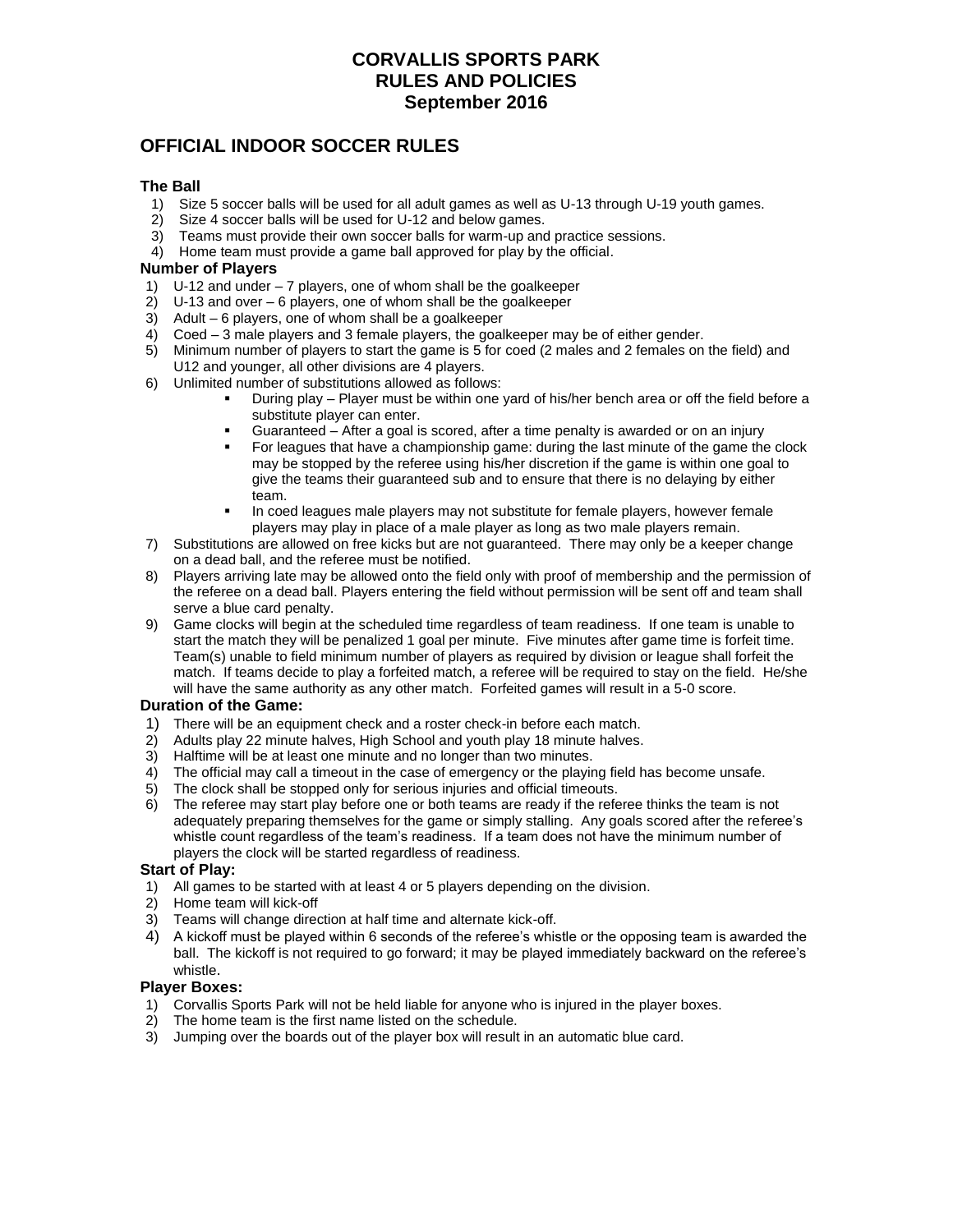# **Ball In and Out Of Play:**

- 1) The ball is out of play when it touches any protective netting, or leaves the field of play at any point. Play is restarted by the opposing team.
- 2) Any ball touching the side netting or entering the players/penalty boxes will be awarded as a "kick in". The game is restarted from that point on the side with a kick.
- 3) Any ball touching the netting behind the goals and between the corner kick dots will be awarded as a "keeper throw" and a "corner kick".
- 4) Any ball hitting the ceiling will be kicked from the red line on the side of the field from which the ball was first kicked. If it hits the side netting the ball will be kicked from the spot where it went out.
- 5) Players have 6 seconds to take a kick once it has been awarded by the referee.

# **Three Line Violations:**

- 1) When the ball crosses both red lines and the center line in the air towards an opponent's goal, without being touched by another player or touching the perimeter wall, this is considered to be a three-line pass.
- 2) A three line violation will result in the opposing team receiving a free kick anywhere on the red line that was first crossed.
- 3) A goalkeeper can never propel the ball over all three red lines in the air.
- 4) Teams playing two players short are not penalized by the 3 line rule.

# **Method of Scoring:**

- 1) A goal is scored when the **whole of the ball** has passed over the goal line, between the goal posts, and under the crossbar, provided it has not been thrown, carried, or intentionally propelled by hands or arm of a player on the attacking side, except in the case of a goalkeeper who is within their own penalty area.
- 2) The team scoring the greater number of goals shall be the winner.

# **Referees:**

Referees Authority – The authority of the referee(s) and their exercise of the powers granted to them by the CSP official soccer rule book shall commence when they enter the facility. The referees are responsible for the record of the game and the control of the timekeeper (when used).

### **Referees Powers:**

The referee's power of penalizing extends to offenses committed when play has been temporarily suspended or when the ball is out of play. Referees' decisions on point of fact and interpretation of these rules connected with play shall be final so far as the result of the game is concerned. Referees' shall have the power to:

- a) Enforce the Rules: Should a player commit two or more infringements of a different nature, the referee shall penalize the more serious offense.
- b) Discretionary Power*:* The referee(s) have discretionary power to stop the game for any infringement of the rules, and to terminate the game by reason of the elements, interference of the spectators, or other cause that they deem such stoppage necessary. In such case, a detailed report shall be submitted.
- c) Penalize and Caution: From the time they enter the field of play, penalize any player or non-playing team personnel guilty of misconduct, caution any players for unsporting behavior, and if he/she persists, eject the offending person from further participation in the game. In such cases, a report will be submitted to the management of the "Park".
- d) Illegal Entry: The referee(s) shall not allow any person other than the players to enter the field of play without permission.
- e) Injury Stoppage: The referee(s) may stop the game if in their opinion a player has been injured.
- f) Eiection: The referee(s) will send off the field of play anyone receiving a red card. On simultaneous red cards (red cards issued to players on opposing teams at the same time), players are ejected from play and each team must play down for 5 minutes.
- g) Ball and Equipment Approval: Decide that the ball(s) and other equipment provided for a match meets requirements of these rules.
- h) Non-Player Discipline: Caution or eject as set forth in these rules any coach or non playing team personnel, spectator who enters the field of play without the referee's permission or spectators that are harassing from any of the viewing areas.

#### **General:**

- a) There will be a least one official on the field of play.
- b) When there are two referees on the field, they will have equal authority and responsibility during play. The senior referee shall be the referee of higher grade.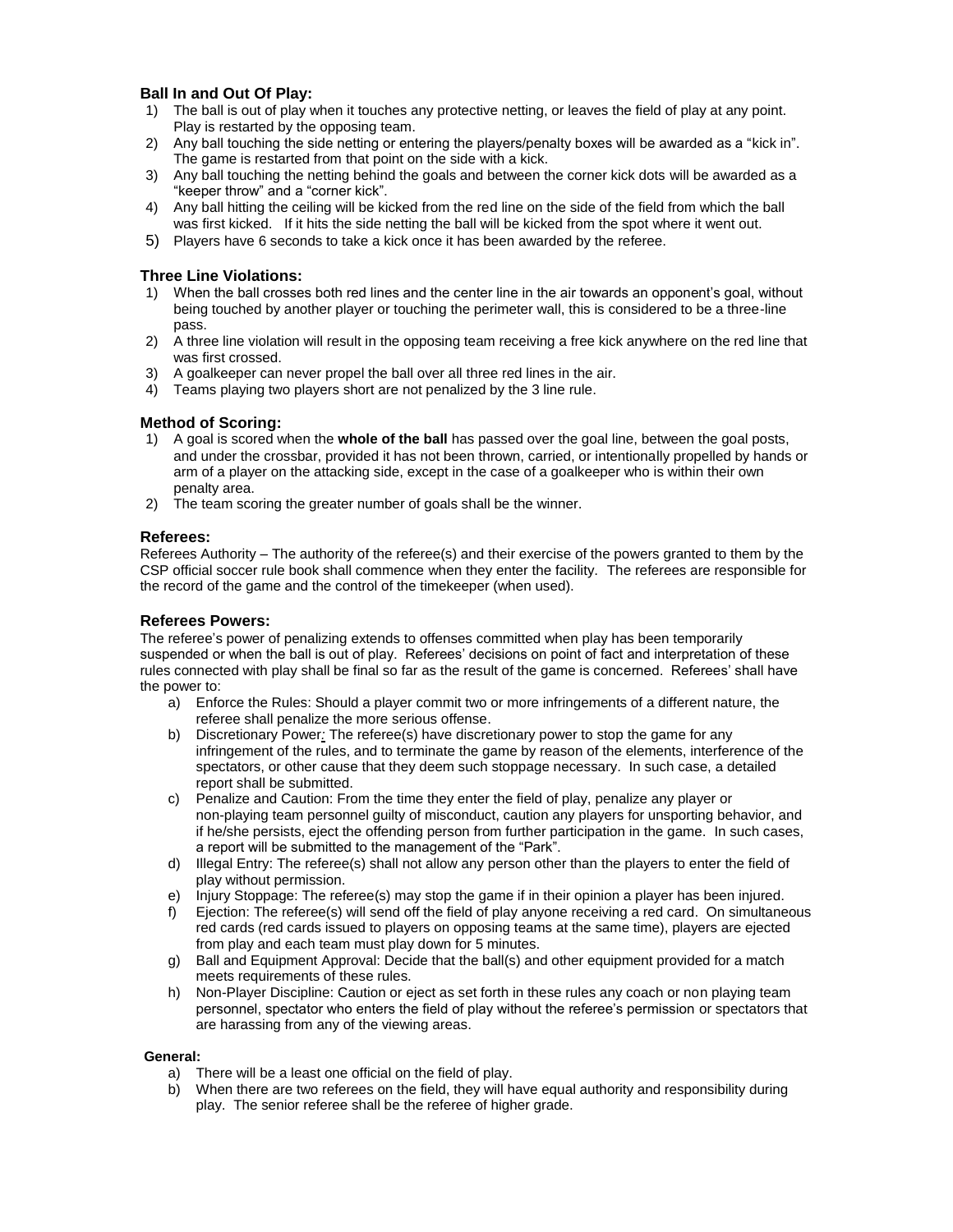c) They shall keep a record of the game and act as a timekeeper.

### **Other Game Officials:**

There may be occasions when a timekeeper/scoreboard operator is present. The timekeeper shall assist the referees by operating the official clock and scoreboard. Referees may add or subtract time as deemed appropriate.

### **Free Kicks:**

- 1) All kicks are on the main field are direct.
- 2) The following applies to restarts:
	- a. Ball is in play once it is touched
	- b. Opposing player shall quickly yield 5 yards from the ball. Not giving 5 yards and interfering with play will result in a player being issued a blue card.
	- c. Player taking kick cannot play again until someone else touches the ball. This includes shots off the wall.
	- d. If a player taking the kick delays for longer than 6 seconds, the referee will award the ball to the opponent.
	- e. All free kicks in coed must be taken by a woman.
- 3) Non penal-fouls (such as a pass back to the keeper) occurring in the penalty box, will result in a direct free kick at the point outside the box nearest the infraction.

### **Penalty Kicks:**

- 1) Standard Style Penalty Kick:
	- a. Ball will be placed on the top of the D; goalie will start with heels on the goal line.
	- b. All players other than shooter and goalie will be behind the red line.
	- c. When the whistle is blown, the shooter will have 3 seconds to take the kick.
	- d. The PK is standard, the shooter only has one touch and cannot touch the ball again until touched by another player.
	- e. The ball must be played forward and cannot be kicked behind. Can be kicked to the side as long as the ball is moving in a forward direction.
- 2) Additional time will be allowed for the taking of the penalty kick if the time expires before the kick can be taken.

### **Goal Keeper Play In:**

- 1) When the whole of the ball passes over the end perimeter wall and hits protective netting and between the corner spots, having last been played by one of the attacking team, play shall be restarted by a goal throw. In youth leagues, the goal keeper may punt or throw the ball. A woman goal keeper may punt or throw the ball in any recreational or intermediate league. A woman goal keeper playing in advanced, competitive or premier must throw the ball in.
- 2) A throw can be taken by the goalkeeper of the opposing team from any point in the penalty box.
- 3) The three line rule applies to goalies. A goal may be scored from such a throw if the ball touches down before the second red line.
- 4) The goalkeeper will have 6 seconds to play the ball once in control.

#### **Corner Kicks:**

- **1.)** When the whole of the ball passes over the end perimeter wall (hits protective netting) between the corner spots, having last been played by one of the defending team, a corner kick shall be awarded to the attacking team.
- 2.) A goal may be scored from a corner kick.

#### **Coed Soccer Rules:**

- 1) Coed teams will consist of 3 male players, 3 female players and a goalkeeper of either gender.
- 2) Women take all free kicks, including kickoffs.
- 3) Any charges around the boards will be considered boarding and a free kick will be awarded, a time penalty may be awarded.
- 4) If a woman serving a penalty results in her team playing with less than two women on the field, a man can serve her two minute penalty. If the woman is ejected, which results in the team playing with less than two women on the field, the game is forfeited.

#### **OVERPLAY RULE**:

If the referee feels that a player attempts to threaten or intimidate another player through aggressive or forceful play, a foul will be called and a direct free kick will be awarded. A card may also be issued. This includes: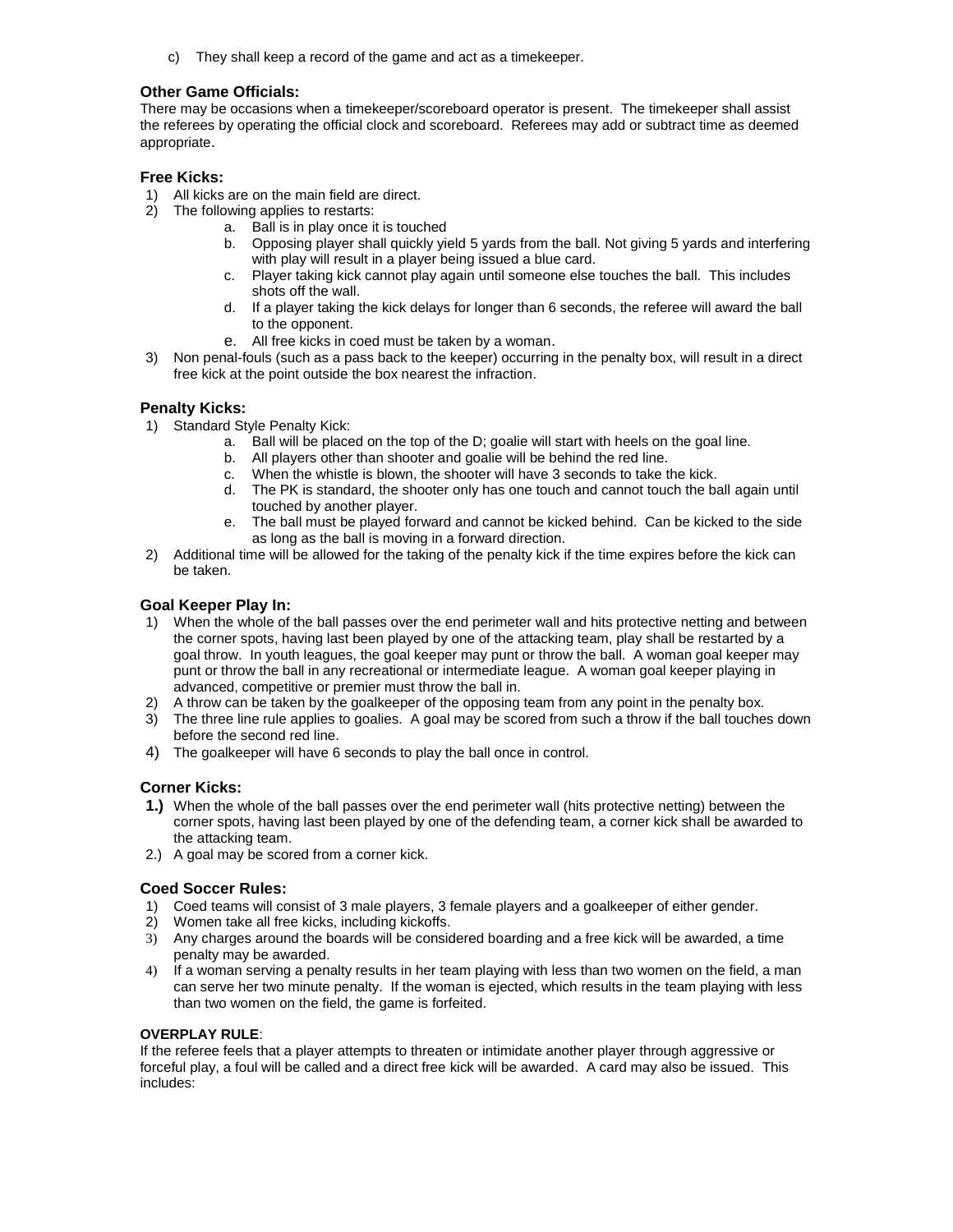1) High/Hard Kicks: any kicks taken with excessive force in the direction of a player(s). The ball does not need to make contact with the player in questions to be called a foul. If a player is standing in front of the goal to prevent a goal and is not actively playing defense, then there is no overplay call.

- 2) Any goal keeper throw taken with excessive force in the direction of a player.
- 3) Playing faster and more physical than appropriate level for the league.
- 4) Physical or verbal intimidation.

### **Fouls and Misconduct:**

Fouls: A free kick shall be awarded to the opposing team from the point of infraction, for a player who commits any of the following offenses:

- 1) Kicks or attempts to kick an opponent
- 2) Trips an opponent
- 3) Delay of game
- 4) Jumps at an opponent
- 5) Charges an opponent from behind
- 6) Plays the ball while on the ground
- 7) Plays in such a manner so as to be deemed out of control
- 8) Strikes or attempts to strike an opponent
- 9) Holds or pushes an opponent
- 10) Handles the ball (except the goalkeeper)
- 11) Charges an opponent into the wall
- 12) Slide tackles an opponent
- 13) Playing in a dangerous manner
- 14) Charges when the ball is not within playing distance
- 15) Obstruction
- 16) Indulges in tactics such as failure to distribute or play the ball outside the penalty area in 6 seconds. (No time penalty is awarded for this offense.)
- 17) Uses two hands against the boards in order to push off or push an opponent.
- 18) Uses hands to impede an opponent along the wall

All of the above calls may result in a time penalty (red, yellow or blue card) depending upon the degree of the violating player.

# **Time Penalties:**

- 1) Time penalties result in the violating player having to remove themselves from play for the designated time. The violating player's team may not replace that player on the field until the full time penalty has been served.
- 2) Red Cards = 5 minute penalty
- 3) Yellow Cards and Blue Cards = 2 minute penalties
- 4) On a yellow card the full 2 minute penalty must be served by the offending player.
- 5) A blue card penalty will end before the 2 minutes passes if the opposing team scores. The penalized player is free to take the field.
- 6) A time penalty of 5 minutes is awarded only at the time a player is ejected for a red card. Another team member serves the entire time penalty regardless of any goals scored.
- 7) On a Team  $5<sup>th</sup>$  foul (fouls carry over from  $1<sup>st</sup>$  half), any player from the offending team may serve the 2minute blue card penalty.
- 8) Goalkeepers will serve their own penalties when given a yellow card. A new goalkeeper must be assigned. On a blue card a field player may serve the time penalty.
- 9) All time penalties will be transferred from the first half to the second half.
- 10) If a player receives a blue or yellow card and they drop below the minimum number of players allowed on the field the game will not be a forfeit. If a player receives a red card and it means that they will have to play with less then the minimum number of players required the team must forfeit the game.

# **Delay of Game:**

- 1) Kicking the ball away from referee or opponent in an attempt to slow the game or gain an advantage.
- 2) Not letting the team retrieve the ball after a goal is scored.
- 3) Anything which the referee deems as inappropriate delay of game in the case of a close game.

# **Release of Player from the Penalty Box:**

- 1) At the expiration of their full time penalty.
- 2) (Blue Card Penalty) After a goal is scored against their team and they are shorthanded.
- 3) Only one player can come out per goal per team.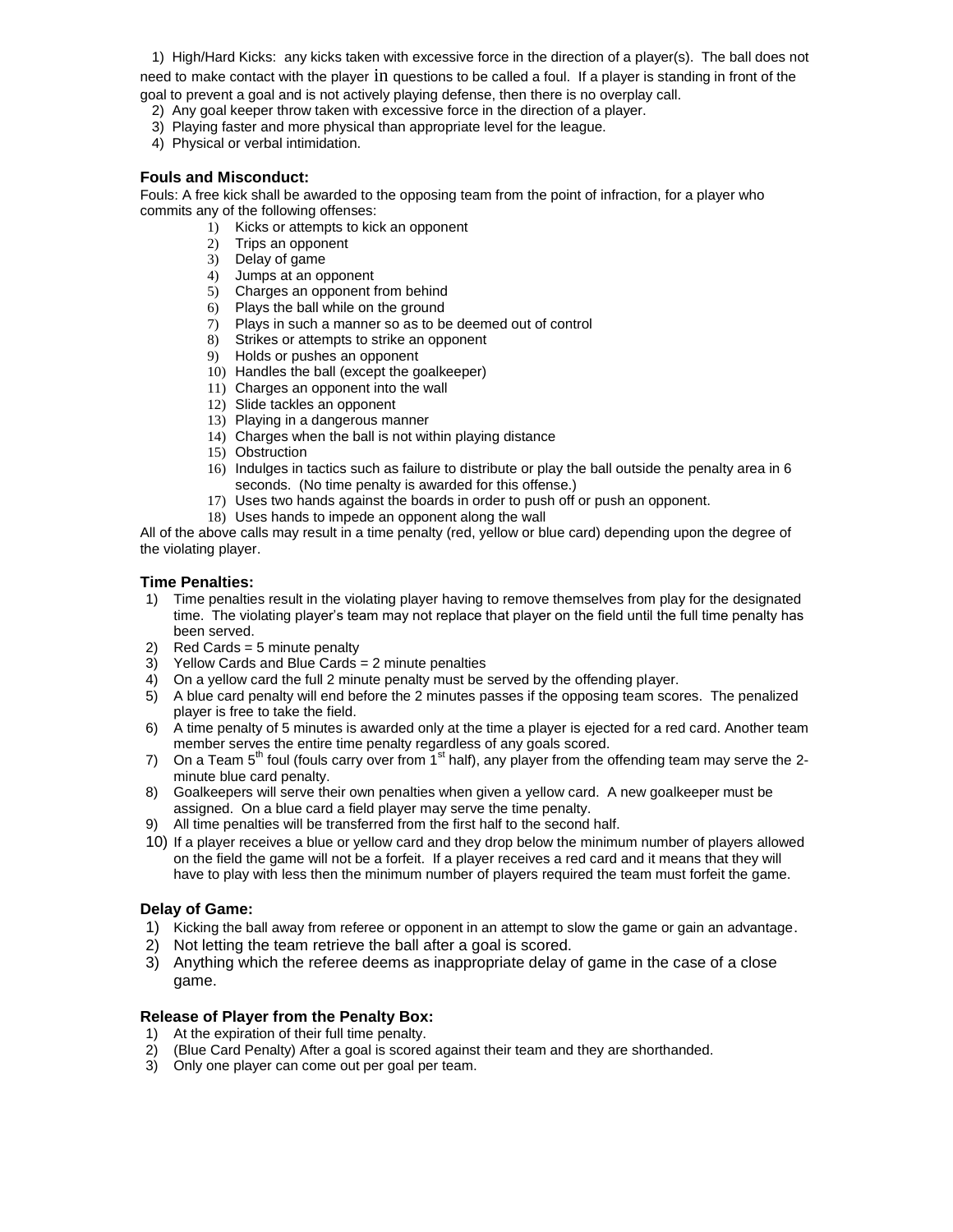- 4) When three players from the same team are in the penalty box four players must still be on the field, time for the third player starts when the first player time expires, and the first player may not leave penalty box until stoppage of play.
- 5) (Red Card Only) Substitutes for ejected players must serve the full five minutes. Team must play down one player for the entire 5 minutes of the penalty.

### **Goalkeeper Restrictions:**

- 1) The following infractions shall cause the referee to stop play and award a free kick to the opponents at the point outside the box, near where the infraction occurred.
	- a. Once a goalkeeper has gained control of the ball with their hands they must release the ball into play within six seconds of controlling the ball. They cannot play the ball again with their hands until it has been touched by an opponent or goes out of play.
	- b. At no time may a goalkeeper use their hands to pick up a ball that is played back to them from a teammate's feet. A deflection with the foot or feet is permitted in circumstances where it is not deliberate (involuntary deflection or a miss-kick from a teammate). A player may use their head or chest to pass the ball back to the goalie.
	- c. Illegal handball when a goalkeeper dribbles the ball into the penalty area and places their hands on it, a hand ball will be called and a free kick will be awarded from the nearest point outside the penalty box where the infraction occurred.
	- d. There will be no time penalty awarded for any of the goalkeeper restrictions.

### **Blue Cards:**

Bench, penal and unsportsmanlike conduct time penalties shall be indicated by the referees showing a blue card and announcing to the player that they will be serving a time penalty, as well as the nature of the penalty. A player receiving two blue cards in the same game will be issued a yellow card. Any player receiving three blue cards in the same game will be issued a red card.

### **Blue Card Penalties:**

A player who commits any of the following offenses shall be penalized by the referee, issuing a blue card which will result in the player serving a 2 minute penalty. Once a blue card has been issued the penalty time will not begin until the player has entered the penalty box. Calls are at the referee's discretion.

- 1) Delay of game
- 2) Leaping over the player box walls.
- 3) Encroachment of 5 yards of a free kick if in the opinion of the official the player has not made EVERY effort to get out of the way of play.
- 4) Illegal substitution
- 5) Player re-entering the game without making equipment adjustment
- 6) Unsportsmanlike conduct which includes but is not limited to:
	- a. Persistent disregard for the rules
	- b. Any dissent by word or action of a referee's decision
	-
	- c. Taunting the opposing team in a manner so as to cause confrontations d. Encouraging players by word or action to foul, harm or retaliate against Encouraging players by word or action to foul, harm or retaliate against the opposing team.
	- e. Obstructing the goalie in any manner, as they attempt to distribute the ball with their hands
- 7) Slide tackling
- 8) A team committing a 5<sup>th</sup> foul will be penalized 2 minutes. Any player may serve the 2 minutes. If the 5<sup>th</sup> foul is a blue card offense, the player will receive a blue card and the  $5<sup>th</sup>$  foul will receive a blue card which bumps the time served to a yellow. Note: The player is not receiving a yellow but must serve the time penalty of a yellow.
- 9) Any of the fouls listed above under Fouls and Misconduct.

# **Yellow Cards:**

Cautionary time penalties shall be indicated by the referee showing a yellow card and announcing to the player that they will be serving a time penalty, as well as the nature of the penalty. A player who has received a yellow card as a result of having received two blue cards will not be required to serve two additional minutes in the penalty box. A player receiving any other penalties after a yellow card and a blue card has been issued will be issued a red card and ejected from the game.

#### **Yellow Card Penalties:**

A yellow card of cautionary penalty shall be issued for the following infractions. Calls are at the referee's discretion.

- 1) In the opinion of the referee the incidental use of language requires a caution
- 2) In the opinion of the referee the call was required for game control.
- 3) The player persistently infringes the law.
- 4) The player shows by word or action dissent at any referee decision
- 5) The player is guilty of unsporting behavior.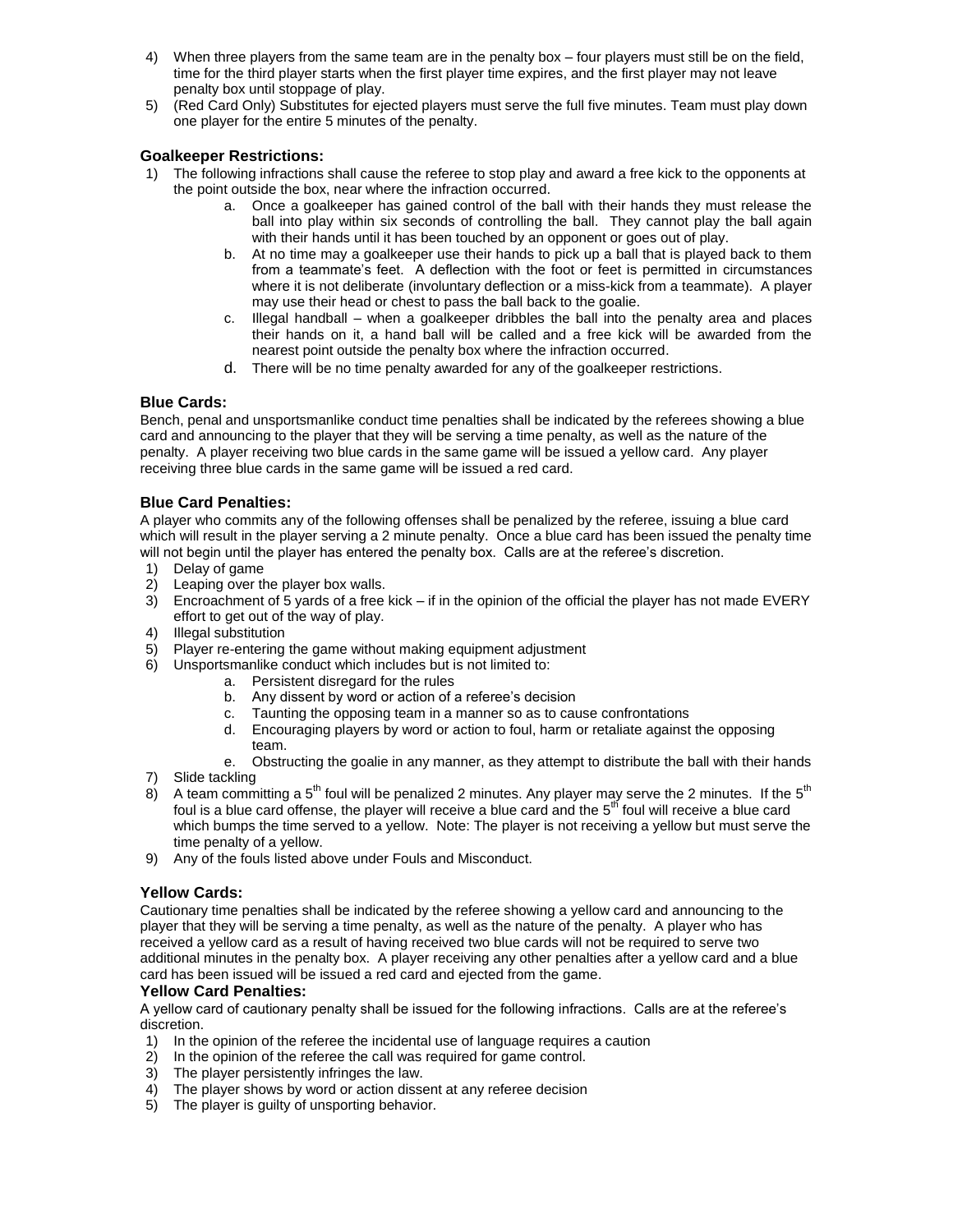# **Red Cards:**

Ejections shall be indicated by the referee showing a red card and announcing to the player that they are ejected from the game and the reason for the ejection. In addition, a red card results in a five minute penalty to be served by the alternate player. The full 5 minute penalty will be served regardless of scores. Players receiving a red card are suspended from all activities at CSP until the case is ruled upon by management. The suspended player will be sent a letter and an email regarding their actions and explaining their suspension.

# **Red Card Penalties:**

Red Cards are issued for the following infractions followed by ejection from the game. A player issued a red card is required to leave the building immediately. Any player refusing to leave after being asked by the person in charge, whether it is a referee or staff of CSP, will result in the police being called and a complaint filed.

- 1) Violent Conduct
- 2) Serious Foul Play
- 3) Persists in misconduct after being cautioned
- 4) They receive a third 2 minute penalty for a major or minor offense
- 5) Guilty of receiving a second yellow card
- 6) Use of abusive language toward a player or official
- 7) Fighting
- 8) Leaving the bench to become involved in a fight even if the intention is to break up the fight
- 9) Gum chewing and spitting on the turf
- 10) A hand ball in the box or outside of the box that results in loss of a goal for the opposing team.

# **Suspensions:**

Upon receiving a red card, suspensions will be determined by the management team based off of all the information provided. Note: A players/teams actions after receiving a red card will be taken into account when determining a suspension. (Poor behavior will add additional time to the suspension).

Players will be suspended for accumulation of cards (each card has a point value) during a season. Blue Card = 1 point Yellow Card = 2 points Red Card = 5 points\*\*\*

Accumulation of 5 points in one season = 1 game suspension (if  $5<sup>th</sup>$  point occurs during the last game of the season the suspension will be carried over to the next season played in)

Accumulation of 10 points in one season = suspension from league for remainder of the season. Before reinstatement player must meet with management.

Three consecutive seasons of 5 points or more = suspension from league. Management will determine length of suspension and reinstatement conditions.

\*\*\*only counted toward 10 or more points in a session, suspensions for red cards still depends on severity of foul.

Players/spectators/coaches need not receive a red card to be suspended.

Once a suspension has been determined the player is then suspended from all leagues at Corvallis Sports Park for a pre-determined amount of time.

# **Corvallis Sports Park House Rules**

- 1) Goalkeepers will serve their own penalties when given a yellow card. A new goalkeeper may be assigned. On a blue card a field player may serve the time penalty for the goalkeeper.
- 2) If a player(s) is deemed under the influence of alcohol or illegal substances prior to a match or during the match, the player(s) or team will not be allowed to play. The player(s), and/or team will be asked to leave the Park's premises immediately. Their membership will be suspended pending review by CSP management.
- 3) No chewing tobacco or smoking is allowed in the facility.
- 4) No Outside alcohol is allowed on Corvallis Sports Park property.
- 5) No chewing gum is allowed on the fields.
- 6) No animals except for service animals are allowed in the facility.
- 7) No spitting in the player boxes or on the field.
- 8) We have the right to honor any other organization's sanctions against players, teams and officials.
- 9) No sliding or slide tackling or bicycle kicks.
- 10) There will be no warming up in the hallways or lobby area. No one is allowed onto the field more than 15 minutes prior to their game if they are the first game of the night and without an official on the field.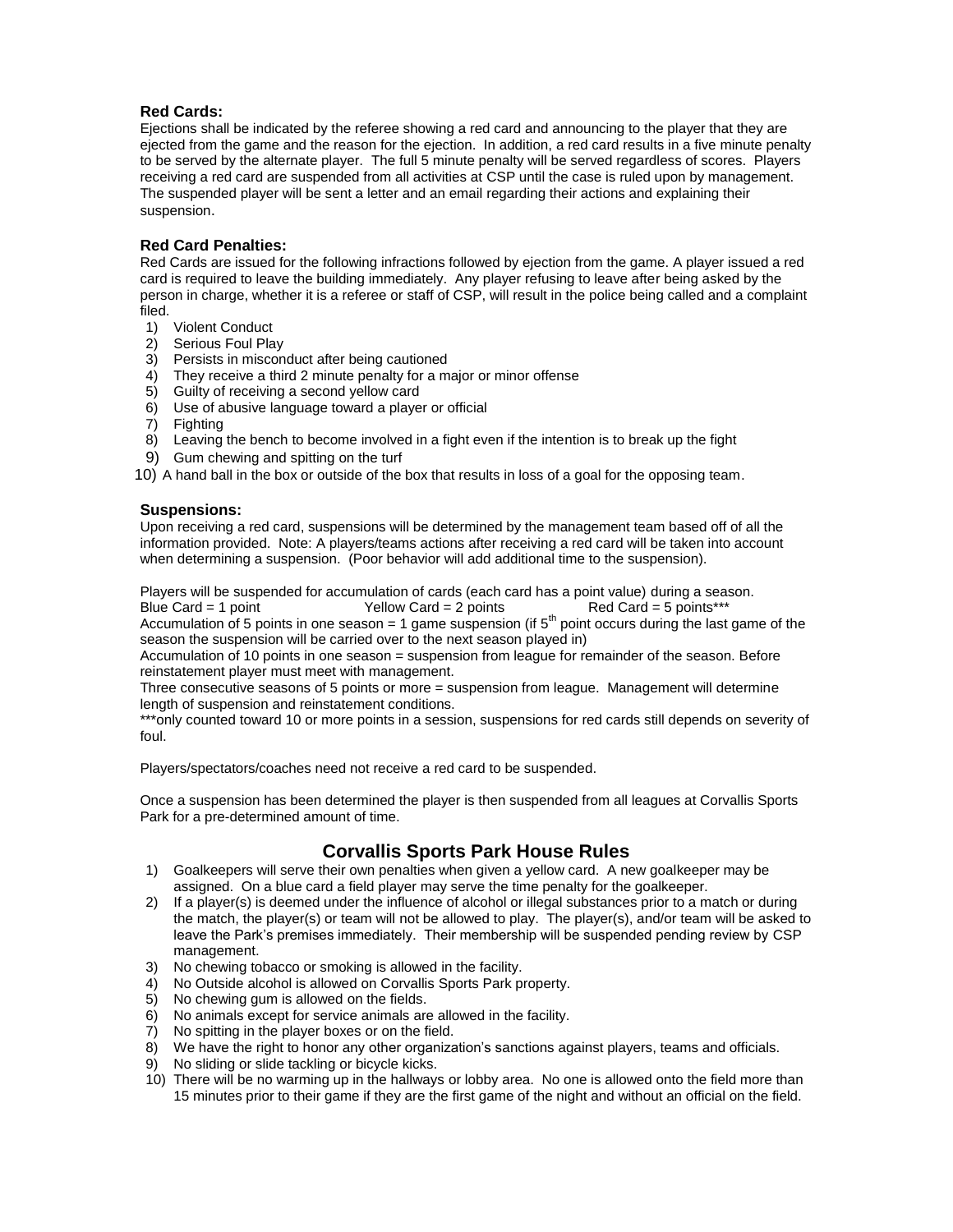- 11) Intermediate/Recreational Goal Limit: in youth, recreational and intermediate leagues, if one team gains a 5 goal advantage over the opposing team, the opposing team may add an additional player on the field until the goal difference is less than 5. This does not include advanced, competitive or premier leagues.
- 12) CSP has no tolerance for fighting. The management team will determine suspensions based upon an objective assessment of each incident. BE FOREWARNED: Severe suspensions will be imposed for fighting. Any player who leaves the bench or the field to become involved in a fight, even if their intent is to break up the fight will be suspended for at least 3 games.

# **Equipment:**

- 1) Any player not properly equipped will not be allowed to play.
- 2) All players must wear indoor soccer or turf shoes, with the exception of youth classes, rentals, camps, players with a size 16 shoe and youth micro leagues. No Cleats allowed at any time.
- 3) Goalkeepers must wear colors which distinguish them from all other players and referees.
- 4) Shin guards must be covered entirely by socks, playing without shin guards will result in a blue card for the player
- 5) A player shall not wear anything which, in the opinion of the referee, is dangerous. Dangerous equipment includes but is not limited to necklaces, watches, bracelets and dangling earrings.
- 6) Any players with a hard cast will NOT BE ALLOWED TO PLAY.
- 7) Home teams wear white, visiting teams wear dark, all teams must be wearing the same colored shirts, tie dye and camouflage in not allowed.
- 8) Home Team must provide a good game ball that is approved by the referee.

#### **Schedules and Championships:**

- 1) Schedules will be available a few days prior to the first game, schedules will be in the DASH system which is located at www.corvallissportspark.com or there are copies available at CSP.
- 2) Competitive and Premier Leagues will have championship game. If there are two leagues in the same division the top team from each league will play each other for the championship.
- 3) If a competitive or premier team forfeits more than one game in the season they will not be allowed to play in the championship game, regardless of final standings.
- 4) Championship Tie Procedure In the case of a tie during a championship game, there will be a 5 minute sudden death overtime. If the time runs out and no one has scored, then there will be a 3 versus 3 penalty spot shoot-out. When the whistle is blown, the player will have 3 seconds to shoot from the top of the D. The goalie must stay on the line until the ball is struck. In a coed shoot-out the order of shooters must go: woman, man, woman. Visitors shoot first.

# **League Standings Point System:**

- 1) 3 points are awarded for a win, 1 point for a draw. Any league divisions ending in a tie at the end of the league season shall be governed by the following tie breaking system:  $(1<sup>st</sup>)$  head to head competition (this becomes void if there is a 3 way tie and not all teams have played each other)  $(2^{nd})$ goal differential (goals for/against).  $(3<sup>rd</sup>)$  coin toss
- 2) Goal Differential If a team outscores another team by more than 5 goals, the goal differential in the standings will only be entered as winning by 5 goals. This will help to determine playoff standings and to place all teams on a more equal playing ground. If a team outscored another by more than 10 goals they will be sent a letter about their lack of good team conduct.
- **3) 3 Goal Rule – In ALL intermediate and recreational leagues no player may score more than 3 goals per game, this includes Men's over 40, youth and high school leagues. It does not include advanced, Competitive or Premier Leagues.**

#### **Protests:**

Protests regarding the incorrect application of the rules of Indoor Soccer or player eligibility must be in written form and submitted to CSP no later than 24 hours after the end of the disputed game. The ruling will be made by the management team prior to the protesting team's next game.

#### **Ages:**

- 1) There are age restrictions for the different levels of play. Adults must be the age of their league before their first game of the session.
- 2) Players may be required to show proof of age before or at any time during the season. Any player that gives false age or birth certificate will be suspended from all participation at Corvallis Sports Park.

# **Age Limits for Adult Soccer Leagues:**

- Premier Leagues 16 years old
- Competitive Leagues 15 years old
- Intermediate and Advanced Leagues 14 years old
- Recreational Leagues 13 years old
- **Women's and Men's Over 30 30 years old**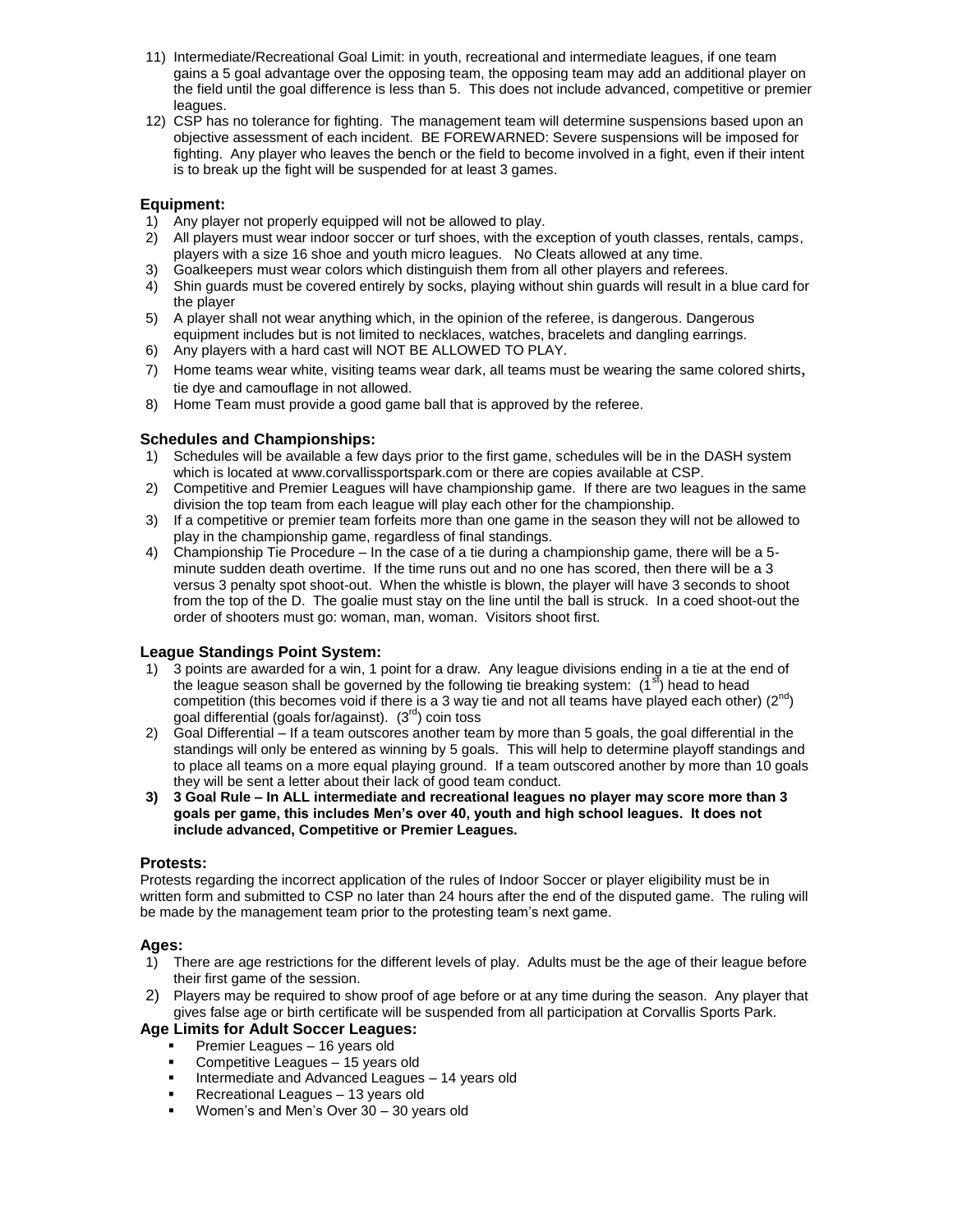- **Women's and Men's Over 40 40 years old** 
	- $\circ$  Over 40 teams may have two players between the ages of 38 and 40 on their rosters.

# **POLICIES**

### **Membership**

All participants need to have a Corvallis Sports Park Membership. Annual memberships cost \$30. Membership is good for all sports and classes offered at Corvallis Sports Park. No individual will be allowed to participate in any league game, tournament, clinic or camp until a Waiver and Release of Liability Form has all the necessary information and signatures properly completed. If a participant is under the age of 18 they must have a parent or legal guardian signature in order to participate in any activities at CSP. Anyone who looks under the age of 21 is subject to an ID check in order to obtain a membership.

### **Team Registration**

A non-refundable \$150 deposit is required to register a team along with a signed registration form. Full payment is required by the start of the second game. If payment is not made the team will not be allowed on the field until the full payment has been received. No refunds of credits will be given to teams after the schedules have been made and posted. Teams may pay in full at the time of registration. Teams paying in **full** by the early bird deadline will receive a discount off their total team fees.

#### **House Team Registration**

Full payment and a membership are required to register for a house team. Players cannot be added to a house team without payment. Players may choose to drop from a house team or transfer to a normal team until the deadline for the season. Once a deadline has passed no refunds or credits will be given to house team players unless CSP is unable to find a team for the players or form a house team, in this case a full refund will be given.

#### **Withdrawing from a League:**

- 1. If a team must withdraw from the league for their own reasons or if they are suspended for violating CSP rules and/or policies, the league fee will not be refunded and they will be held responsible for all remaining balances, regardless if we have a signed manager consent form or not.
- 2. Once the schedules have been made and posted teams will no longer be allowed to withdraw from the league without being held responsible for the full payment amount. If they have paid in full there will be no refund given. If a team has not paid in full all players on the roster will be suspended until the full payment has been collected or a player pays their portion of the fees determined by management.

#### **Team Managers and Coaches:**

The team manager is the representative for the team and is responsible for passing on any information that CSP needs to communicate to each team. The team manager is also responsible for seeing that all team fees are paid on time and ensuring that his/her team is aware of the rules of the game, as well as all CSP policies and rules. The team manager must be at least 18 years of age, be listed on the roster and have their picture on the roster.

#### **Well Refereed Games**

CSP will recruit the best referees from the area and is committed to educating, training and assessing all referees at CSP. Referees all go through a detailed training program here at CSP. They are evaluated on a regular basis which includes regular, documented observations as well as customer feedback. Corvallis Sports Park appreciates all feedback on referees.

Players, spectators, parents and coaches who yell derogatory comments to the referees, may be asked to leave the facility. Referees have complete authority and their decisions on points of fact connected with the game are final. Any player or customer who threatens, intimidates or assaults a referee will be suspended for a very long time if not for life from Corvallis Sports Park and our other properties.

#### **League Policies**

All leagues may be scheduled on various days to meet scheduling needs. Most games will be on the days listed on the information sheet.

Corvallis Sports Park reserves the right to move teams to the league that management feels is appropriate.